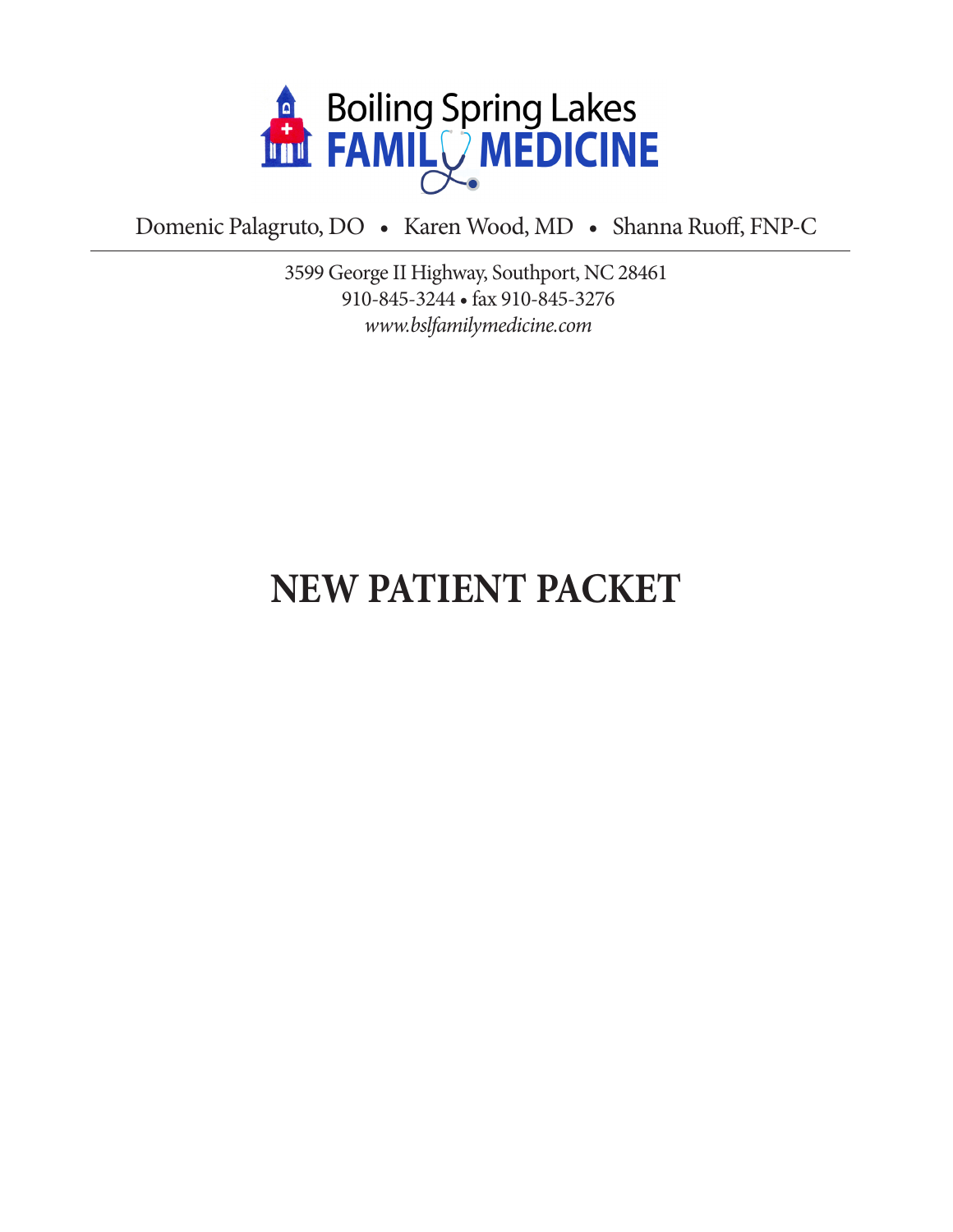| $\Box$ Mr. $\Box$ Dr.                                                                                                                                                                                                                                                                       |               |                                        |                               |          | Date: $\frac{1}{2}$                                                                                                                                                                                                                                                                                                                                                                          |  |  |
|---------------------------------------------------------------------------------------------------------------------------------------------------------------------------------------------------------------------------------------------------------------------------------------------|---------------|----------------------------------------|-------------------------------|----------|----------------------------------------------------------------------------------------------------------------------------------------------------------------------------------------------------------------------------------------------------------------------------------------------------------------------------------------------------------------------------------------------|--|--|
| Patient Name: Mrs. Ns.<br>$\Box$ Miss                                                                                                                                                                                                                                                       |               | First                                  | Middle (Maiden)               |          | Last                                                                                                                                                                                                                                                                                                                                                                                         |  |  |
|                                                                                                                                                                                                                                                                                             |               |                                        |                               |          |                                                                                                                                                                                                                                                                                                                                                                                              |  |  |
|                                                                                                                                                                                                                                                                                             |               |                                        |                               |          | $\Box$ Male<br>$\Box$ Female                                                                                                                                                                                                                                                                                                                                                                 |  |  |
|                                                                                                                                                                                                                                                                                             |               |                                        |                               |          |                                                                                                                                                                                                                                                                                                                                                                                              |  |  |
| Marital Status:                                                                                                                                                                                                                                                                             | $\Box$ Single | $\Box$ Married                         | $\Box$ Separated              | Divorced | $\Box$ Widowed                                                                                                                                                                                                                                                                                                                                                                               |  |  |
|                                                                                                                                                                                                                                                                                             |               | No. and Street or Route and Box Number | City                          | State    | Zip                                                                                                                                                                                                                                                                                                                                                                                          |  |  |
|                                                                                                                                                                                                                                                                                             |               |                                        |                               |          |                                                                                                                                                                                                                                                                                                                                                                                              |  |  |
|                                                                                                                                                                                                                                                                                             |               |                                        | Circle Preferred Number Above |          |                                                                                                                                                                                                                                                                                                                                                                                              |  |  |
| Date of Birth:<br>Who is Responsible for the Charges? -<br>This would be the patient, a parent, or the Person listed on the insurance card                                                                                                                                                  |               |                                        |                               |          |                                                                                                                                                                                                                                                                                                                                                                                              |  |  |
|                                                                                                                                                                                                                                                                                             |               |                                        |                               |          |                                                                                                                                                                                                                                                                                                                                                                                              |  |  |
|                                                                                                                                                                                                                                                                                             |               |                                        |                               |          |                                                                                                                                                                                                                                                                                                                                                                                              |  |  |
|                                                                                                                                                                                                                                                                                             |               |                                        |                               |          |                                                                                                                                                                                                                                                                                                                                                                                              |  |  |
| PLEASE DO NOT USE A NUMBER LISTED ABOVE AS EMERGENCY CONTACT NUMBER                                                                                                                                                                                                                         |               |                                        |                               |          |                                                                                                                                                                                                                                                                                                                                                                                              |  |  |
|                                                                                                                                                                                                                                                                                             |               |                                        |                               |          |                                                                                                                                                                                                                                                                                                                                                                                              |  |  |
| <b>INSURANCE INFORMATION</b><br>Please provide a copy of all insurance cards so that this office can submit claims                                                                                                                                                                          |               |                                        |                               |          |                                                                                                                                                                                                                                                                                                                                                                                              |  |  |
| Do you have insurance?                                                                                                                                                                                                                                                                      | $\Box$ Yes    | $\Box$ No                              |                               |          |                                                                                                                                                                                                                                                                                                                                                                                              |  |  |
| Do you have Medicaid?<br>EXPECTED TO                                                                                                                                                                                                                                                        | $\Box$ Yes    | $\Box$ No                              |                               |          | You must have your (or your child's) Medicaid card up to date at each visit OR YOU WILL BE EXPECTED TO PAY ON THE DAY OF THE VISIT.                                                                                                                                                                                                                                                          |  |  |
| Do you have Medicare? $\Box$ Yes $\Box$ No                                                                                                                                                                                                                                                  |               | Which Parts?                           |                               |          |                                                                                                                                                                                                                                                                                                                                                                                              |  |  |
| AUTHORIZATION TO PAY BENEFITS TO PHYSICIAN: I hereby authorize payment directly to Boiling Spring Lakes Family<br>Medicine (Dr. Domenic Palagruto, Dr. Karen Wood, Shauna Ruoff, FNP-C) of the Surgical and/or medical benefit, if any, otherwise pay-<br>able to me for services rendered. |               |                                        |                               |          |                                                                                                                                                                                                                                                                                                                                                                                              |  |  |
|                                                                                                                                                                                                                                                                                             |               |                                        |                               |          |                                                                                                                                                                                                                                                                                                                                                                                              |  |  |
| Signature of Patient or Parent or Guardian: Manual Community of Patient or Parent or Guardian:                                                                                                                                                                                              |               |                                        |                               |          | AUTHORIZATION TO RELEASE INFORMATION: I hereby authorize Boiling Spring Lakes Family Medicine (Dr. Domenic<br>Palagruto, Dr. Karen Wood, Shauna Ruoff, FNP-C) to release any information acquired in the course of my examinations and/or treat-<br>ment to my insurance carriers, third party payers, or others involved in processing and collection of any claims submitted on my behalf. |  |  |

We invite you to frankly discuss any questions you have regarding services provided by this office at any time. Good medical care is based on a mutual understanding and open communication between physician and patient.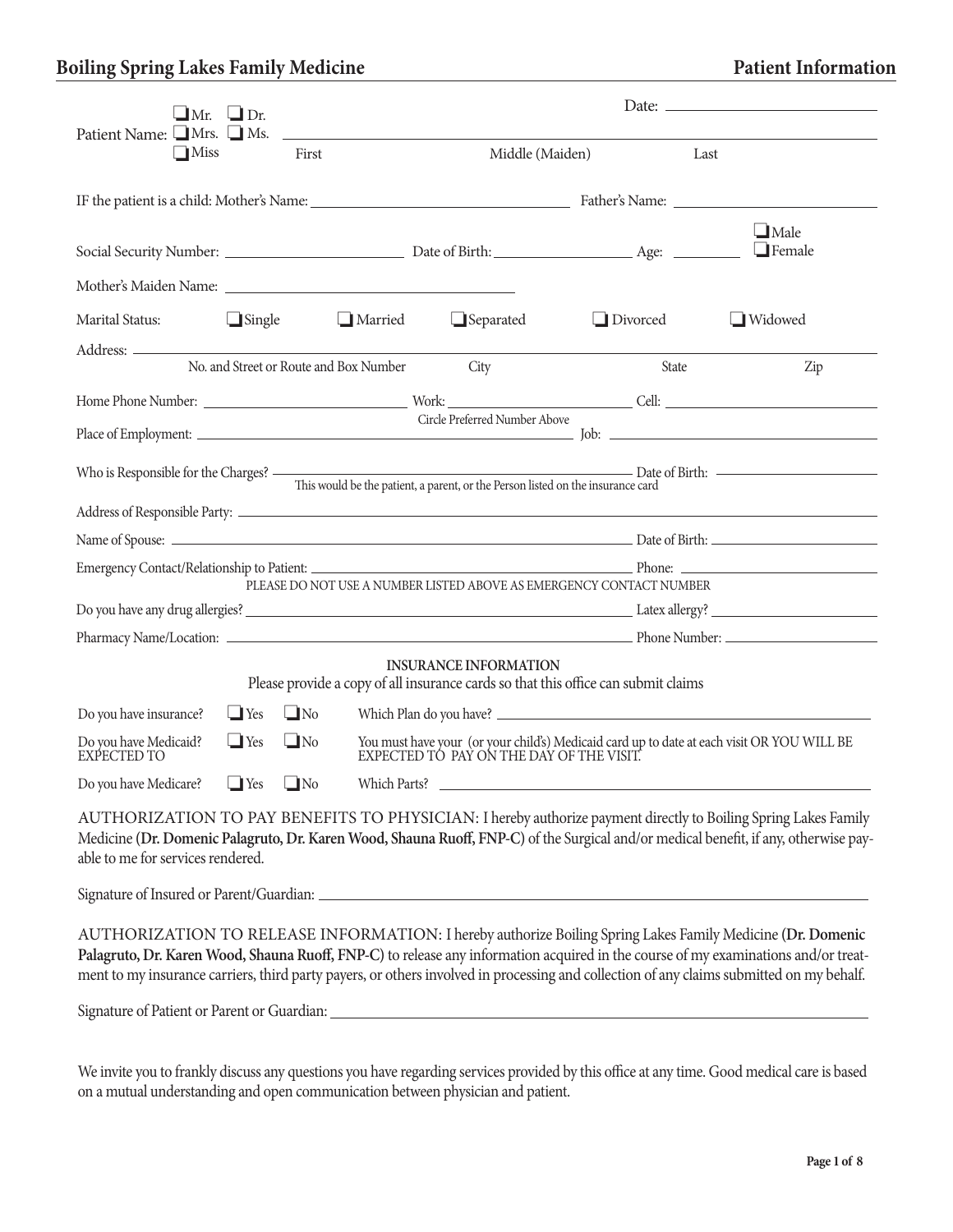Domenic Palagruto, DO • Karen Wood, MD • Shanna Ruoff, FNP-C

3599 George II Highway, Southport, NC 28461 • 910-845-3244 • fax 910-845-3276 • *www.bslfamilymedicine.com*

### **AUTHORIZATION FOR DISCLOSURE OF HEALTH INFORMATION**

|                                                                                                                                                                                                  |                                  | State: $\qquad \qquad \text{Zip: } \qquad \qquad$ |
|--------------------------------------------------------------------------------------------------------------------------------------------------------------------------------------------------|----------------------------------|---------------------------------------------------|
| 1. I authorize the use or disclosure of the above named individual's health information as described below.<br>2. The following individual or organization is authorized to make the disclosure: |                                  |                                                   |
|                                                                                                                                                                                                  |                                  |                                                   |
|                                                                                                                                                                                                  |                                  |                                                   |
|                                                                                                                                                                                                  |                                  |                                                   |
| 3. The type and amount of information to be disclosed is as follows: (include dates where appropriate)                                                                                           |                                  |                                                   |
| - Complete Health Records                                                                                                                                                                        | <u>Lab</u> results/X-ray reports |                                                   |
| _______ Physical Exam                                                                                                                                                                            | Consultation reports             |                                                   |
| Immunization records                                                                                                                                                                             |                                  |                                                   |
|                                                                                                                                                                                                  |                                  |                                                   |

4. I understand that the information in my health record may include information relating to sexually transmitted disease, acquired immunodeficiency syndrome (AIDS) or human immunodeficiency virus (HIV). It may also include information about behavioral or mental health services and treatment for alcohol and drug abuse.

5. This information may be disclosed to and used by the following individual or organization:

 **Boiling Spring Lakes Family Medicine 3599 George II Highway Southport, NC 28461 Phone: 910-845-3244**

For the purpose of continuity of care.

6. I understand that I have a right to revoke this authorization at any time. I understand that if I revoke this authorization I must do so in writing and present my written revocation to the health information management department. I understand that the revocation will not apply to my insurance company when the law provides my insurer with the right to contest a claim under my policy. Unless otherwise revoked, this authorization will expire on the following date, event, or condition:

7. If I fail to specify an expiration date, event, or condition, this authorization will expire in sixty days. I understand that authorizing the disclosure of this health information is voluntary. I can refuse to sign this authorization. I need not sign this form in order to assure treatment. I understand that I may inspect or copy the information to be used or disclosed, as provided in CFRI64.524. I understand that any disclosure of information carries with it the potential for an unauthorized redisclosure and the information may not be protected by federal confidentiality rules.

If I have questions about disclosure of my health information I can contact:

Privacy officer for:

**Signature of patient or legal representative**

**Signature of witness**

**Date Date**

PLEASE NOTE: This information has been disclosed to you from confidential records protected from disclosure by state and federal law. No further disclosure of this information should be done without specific, written and informed release of the individual to whom it pertains or as permitted by state law (ORC-3701.243 and federal law 42 CFR, part II.) **Page 2 of 8**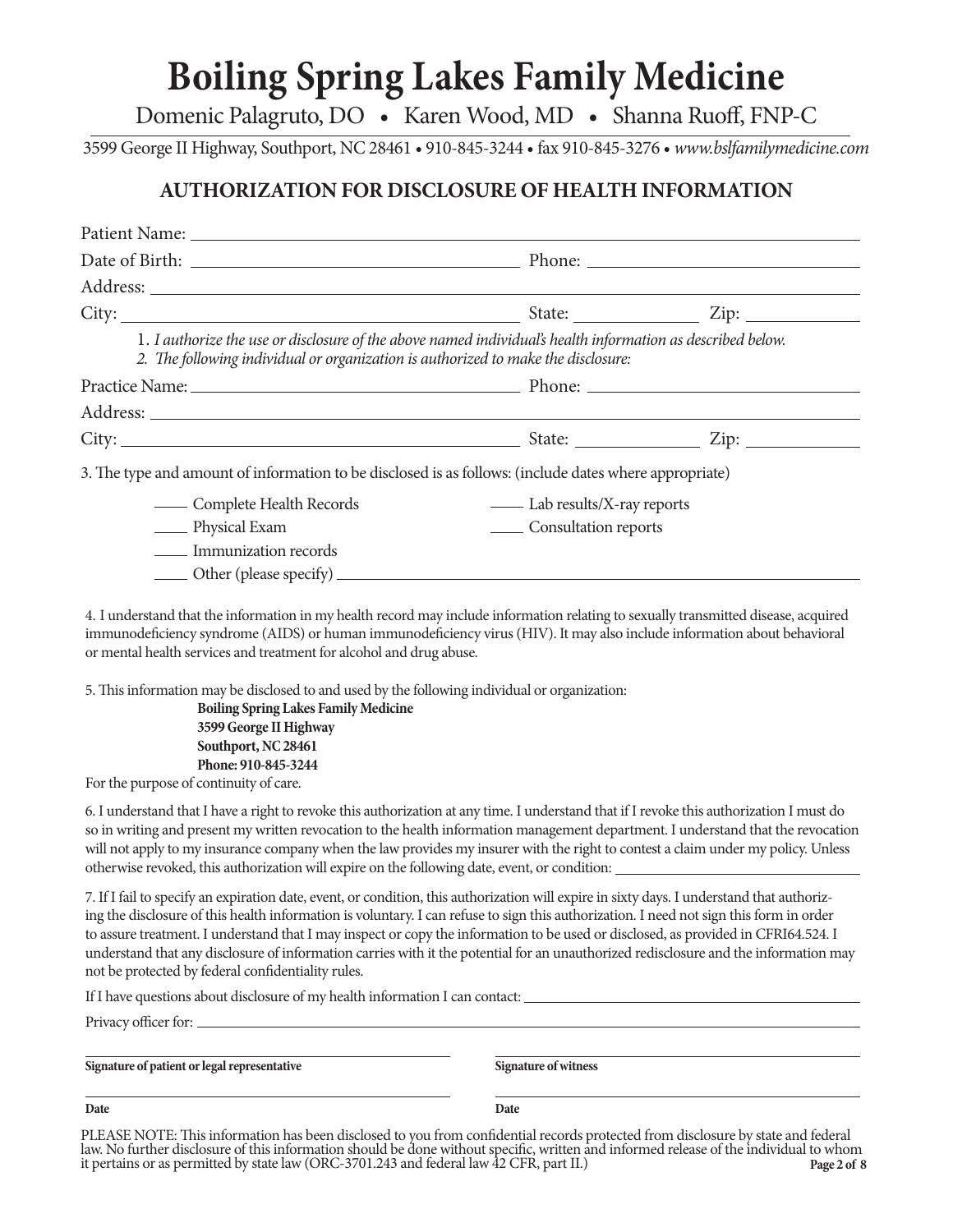Domenic Palagruto, DO • Karen Wood, MD • Shanna Ruoff, FNP-C

3599 George II Highway, Southport, NC 28461 • 910-845-3244 • fax 910-845-3276 • *www.bslfamilymedicine.com*

I, [ ] *Do* [ ] *Do Not* authorize the doctors and staff of **Boiling Spring Lakes Family Medicine** to leave messages and/or test results on my answering machine or voicemail, even though my identity is not given on my recorded message.

I, , agree to the above statement and consider it to be valid from the date signed unless I notify **Boiling Spring Lakes Family Medicine**, in writing, that I wish these agreements to be voided.

Date: Patient/Guardian Signature

1, , authorize the doctors and staff of **Boiling Spring Lakes Family Medicine** as defined above to discuss all aspects of my medical records with other family members or designated parties as listed below:

Name (please print) Relationship to patient/phone number

Date Patient/Guardian Signature Patient/Guardian Signature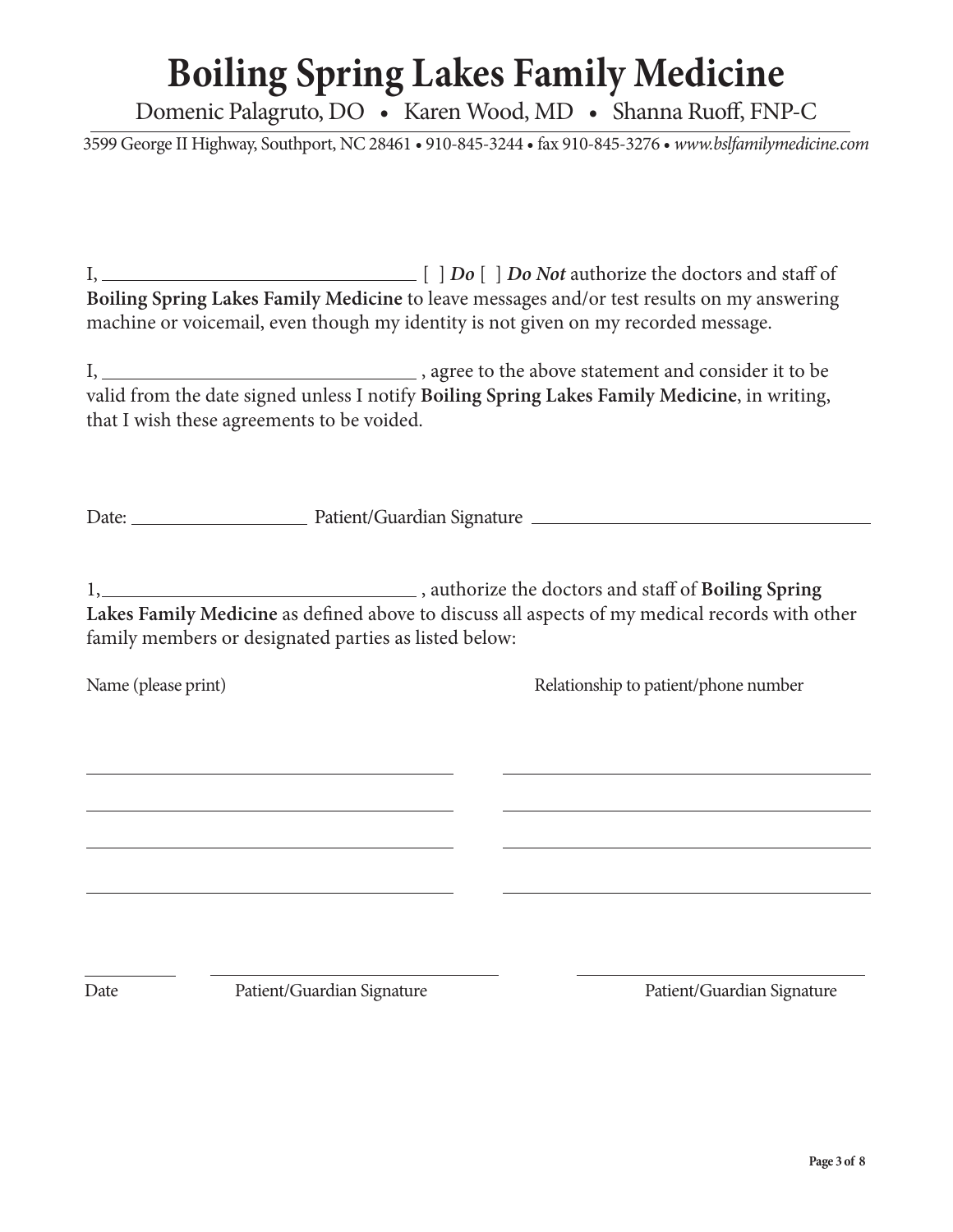Domenic Palagruto, DO • Karen Wood, MD • Shanna Ruoff, FNP-C

3599 George II Highway, Southport, NC 28461 • 910-845-3244 • fax 910-845-3276 • *www.bslfamilymedicine.com*

### **ACKNOWLEDGEMENT OF RECEIPT OF NOTICE OF PRIVACY PRACTICES**

**Boiling Spring Lakes Family Medicine** *Notice of Privacy Practices* has been provided to me for review.

I understand that the purpose of this notice is to inform me of my rights in regard to my Protected Health Information and also the ways in which the practice may use my Protected Health Information.

Patient or Representative Date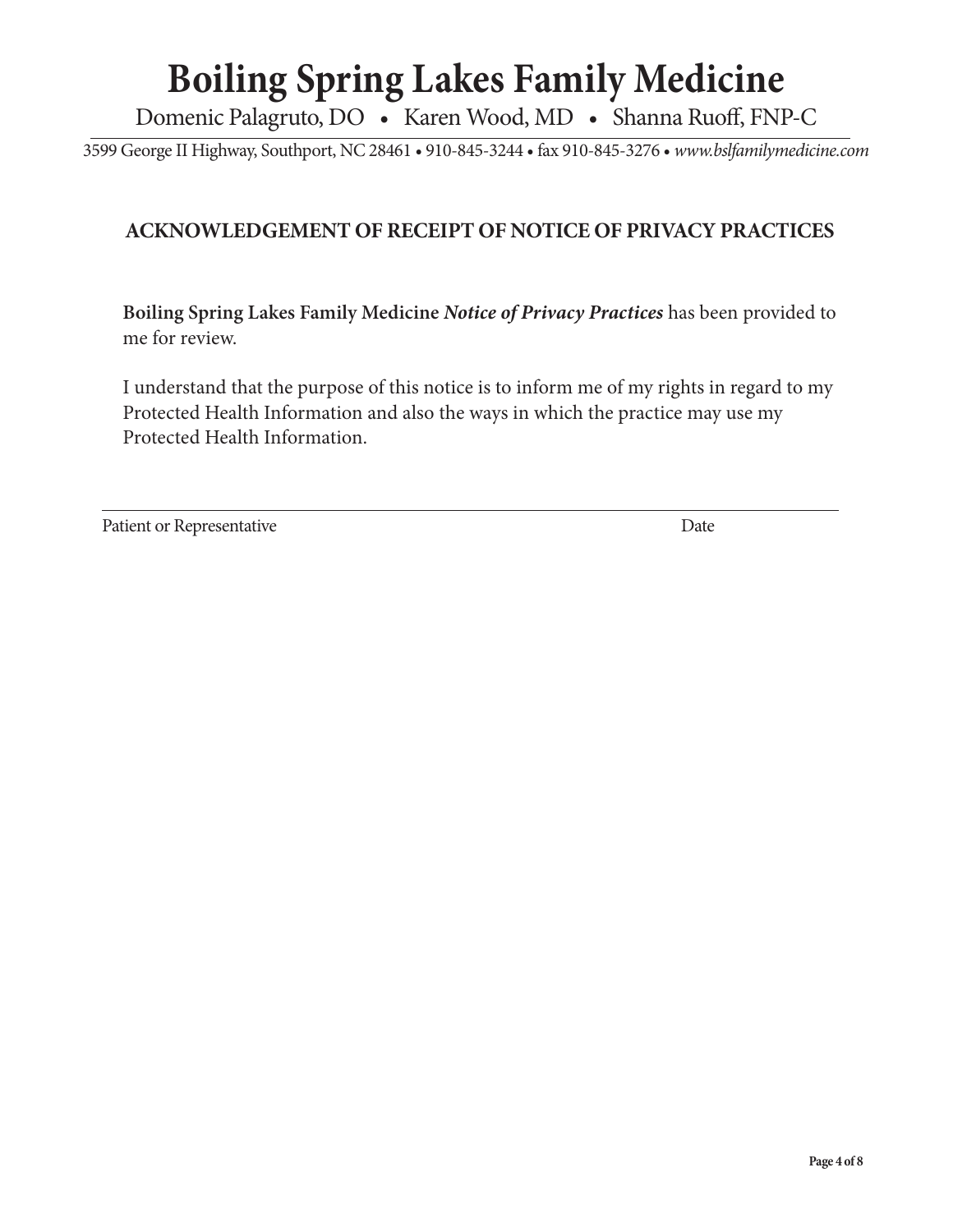Please Print

| Current medications (include prescription, over the counter and herbal meds.) List dosage and frequency:                                      |
|-----------------------------------------------------------------------------------------------------------------------------------------------|
| ,我们也不会有什么。""我们的人,我们也不会有什么?""我们的人,我们也不会有什么?""我们的人,我们也不会有什么?""我们的人,我们也不会有什么?""我们的人                                                              |
|                                                                                                                                               |
|                                                                                                                                               |
| Hospitalizations & Surgeries (list dates if known):                                                                                           |
|                                                                                                                                               |
|                                                                                                                                               |
|                                                                                                                                               |
| Tobacco Use: Never Former, year quit Theorem C Yes, how much?<br>Smokeless Tobacco Use: Never I Former, year quit __________ I Yes, how much? |
| Alcohol Use: None Rarely Socially Daily, how many?                                                                                            |
| Caffeine Use: None Daily, how many? _______ per day or _____ per week.                                                                        |
| Street Drug Use: No Yes - what?                                                                                                               |
| Have the following tests been performed elsewhere? (please list date)                                                                         |
| Mammogram                                                                                                                                     |
| Pap Smear                                                                                                                                     |
| Tetanus Vaccine<br>Shingles vaccine                                                                                                           |
|                                                                                                                                               |
|                                                                                                                                               |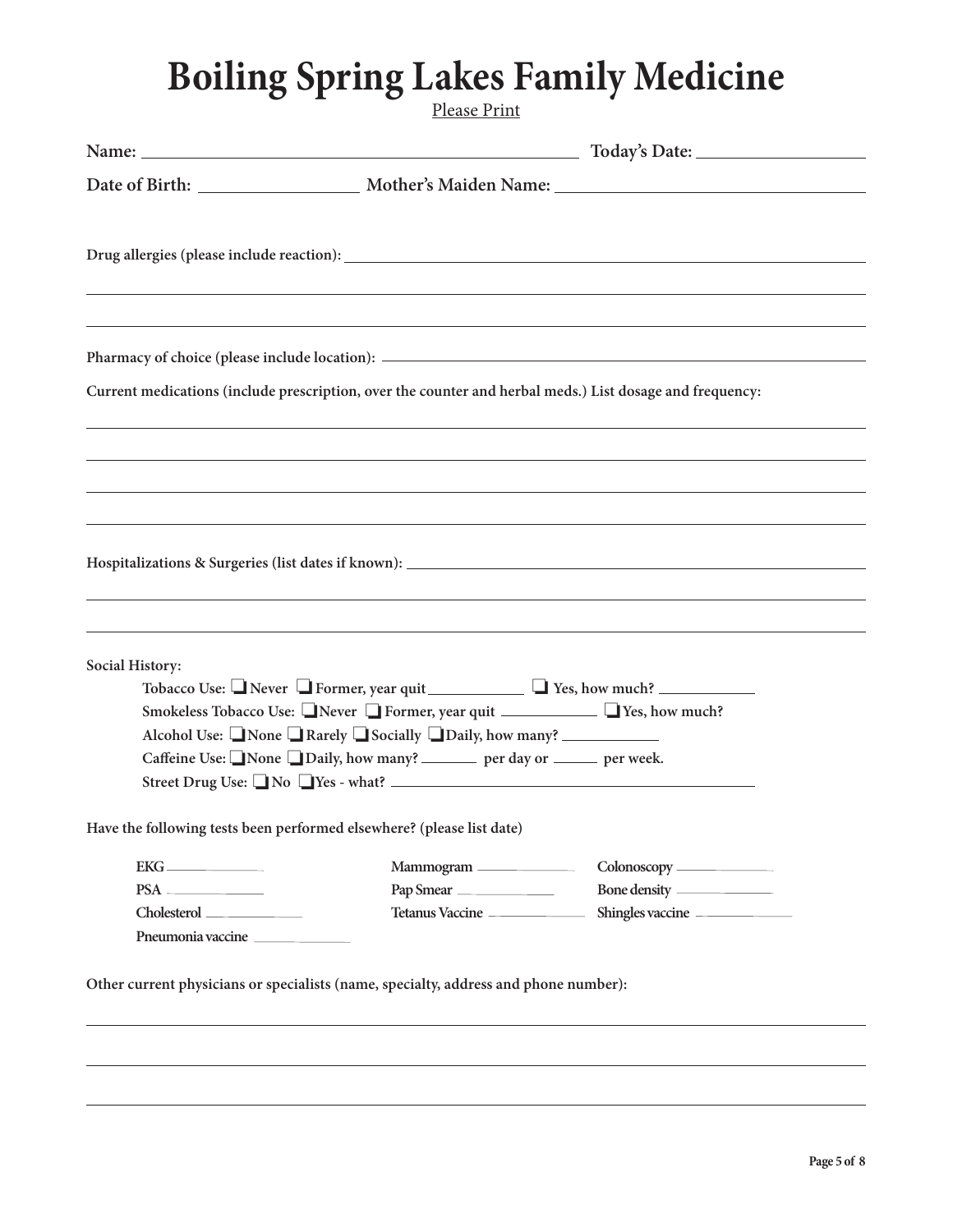|                                    | Mother | Father | <b>Sister</b> | <b>Brother</b> | Daughter | Son | Maternal<br>Grandfather | Maternal<br>Grandmother | Paternal<br>Grandfather | Paternal<br>Grandmother |
|------------------------------------|--------|--------|---------------|----------------|----------|-----|-------------------------|-------------------------|-------------------------|-------------------------|
| Living                             |        |        |               |                |          |     |                         |                         |                         |                         |
| Deceased (age)                     |        |        |               |                |          |     |                         |                         |                         |                         |
| Asthma                             |        |        |               |                |          |     |                         |                         |                         |                         |
| <b>Breast Cancer</b>               |        |        |               |                |          |     |                         |                         |                         |                         |
| CAD (Heart Disease)                |        |        |               |                |          |     |                         |                         |                         |                         |
| <b>Colon Cancer</b>                |        |        |               |                |          |     |                         |                         |                         |                         |
| <b>Diabetes</b>                    |        |        |               |                |          |     |                         |                         |                         |                         |
| <b>Heart Attack</b>                |        |        |               |                |          |     |                         |                         |                         |                         |
| <b>High Cholesterol</b>            |        |        |               |                |          |     |                         |                         |                         |                         |
| <b>High Blood Pressure</b>         |        |        |               |                |          |     |                         |                         |                         |                         |
| Lung Cancer                        |        |        |               |                |          |     |                         |                         |                         |                         |
| Melanoma                           |        |        |               |                |          |     |                         |                         |                         |                         |
| <b>Ovarian Cancer</b>              |        |        |               |                |          |     |                         |                         |                         |                         |
| <b>Prostate Cancer</b>             |        |        |               |                |          |     |                         |                         |                         |                         |
| Rheumatoid<br>Arthritis            |        |        |               |                |          |     |                         |                         |                         |                         |
| <b>Stroke</b>                      |        |        |               |                |          |     |                         |                         |                         |                         |
| Sudden Cardiac<br>Death (under 50) |        |        |               |                |          |     |                         |                         |                         |                         |
| Thyroid, High                      |        |        |               |                |          |     |                         |                         |                         |                         |
| Thyroid, Low                       |        |        |               |                |          |     |                         |                         |                         |                         |
| <b>Uterine Cancer</b>              |        |        |               |                |          |     |                         |                         |                         |                         |
| Other                              |        |        |               |                |          |     |                         |                         |                         |                         |

### **Please indicate your family history in the boxes below:**

**Any other family medical history:**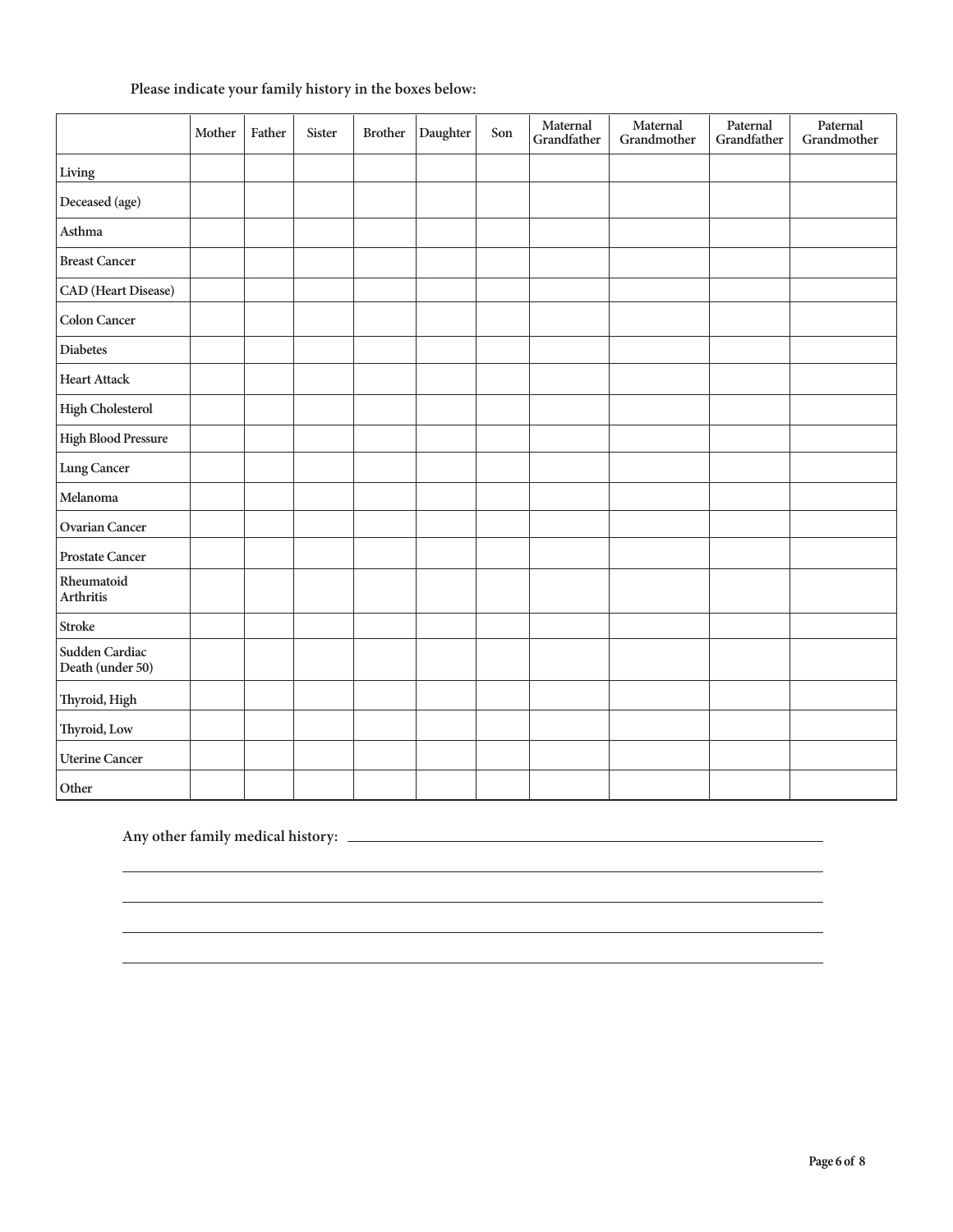### **Personal Medical History and Current Symptoms**

Check current or past problems and indicate age when you had any of the symptoms

#### **Weight:**

| $\Box$ Loss $\Box$ |  |
|--------------------|--|
| $\Box$ Gain        |  |
| $\Box$ How much?   |  |

#### **Eyes:**

| $\Box$ Vision changes $\Box$ |  |
|------------------------------|--|
| $\Box$ Last eye exam -       |  |
| Name of doctor               |  |

#### **Ears, Nose, Throat:**

| $\Box$ Hearing loss              |  |
|----------------------------------|--|
| $\Box$ Frequent sinus infections |  |
| $\Box$ Frequent ear infections   |  |
| Prolonged hoarse voice           |  |
| $\Box$ Allergy symptoms          |  |

#### **Dental:**

| $\Box$ Last dental visit: $\_$ |  |
|--------------------------------|--|
| Name of doctor                 |  |

#### **Respiratory:**

- □ Chronic cough
- Asthma ❏
- Pneumonia ❏
- Bronchitis ❏
- Shortness of breath ❏ Emphysema/COPD ❏

#### **Respiratory:**

- **□** Chest pains Palpitations ❏ **□** Irregular pulse Heart disease ❏ Heart attack ❏ History
- Heart murmur ❏
- High blood pressure ❏
- Swollen ankles ❏
- **□** Leg pain when walking
- Varicose veins ❏

| Gastrointestinal:                     |
|---------------------------------------|
| <b>Difficulty swallowing</b>          |
| Persistent nausea and vomiting        |
| Persistent diarrhea                   |
| $\Box$ Constipation $\Box$            |
| Rectal bleeding                       |
| $\Box$ Dark and tarry stools $\Box$   |
| Change in bowel habits _______        |
| $\Box$ Laxative use $\Box$            |
| $\Box$ Heartburn $\_\_$               |
| $\Box$ Stomach ulcers $\Box$          |
| $\Box$ Colon polyps $\_\_\_\_\_\$     |
| $\Box$ Irritable bowel disease $\_\_$ |
| Ulcerative colitis                    |
| Crohn's disease                       |
| $\Box$ Hepatitis $\_\_\_\_\_\$        |
| Diverticulosis                        |
|                                       |

- Chronic abdominal pain ❏
- Hiatal hernia ❏

#### **Genitourinary:**

| Painful urination                               |
|-------------------------------------------------|
| $\Box$ Urgency to urinate $\Box$                |
| $\Box$ Waking up at night to urinate $\Box$     |
| (more than twice a night) ______                |
| $\Box$ Enlarged prostate $\Box$                 |
| $\Box$ Kidney stones $\Box$                     |
| $\Box$ Frequent urinary tract infections $\Box$ |
| $\Box$ Urine leakage $\Box$                     |
| History of sexual transmitted disease           |
| $\Box$ Herpes $\_\_$                            |
| $\Box$ Sexual problem                           |

Describe —